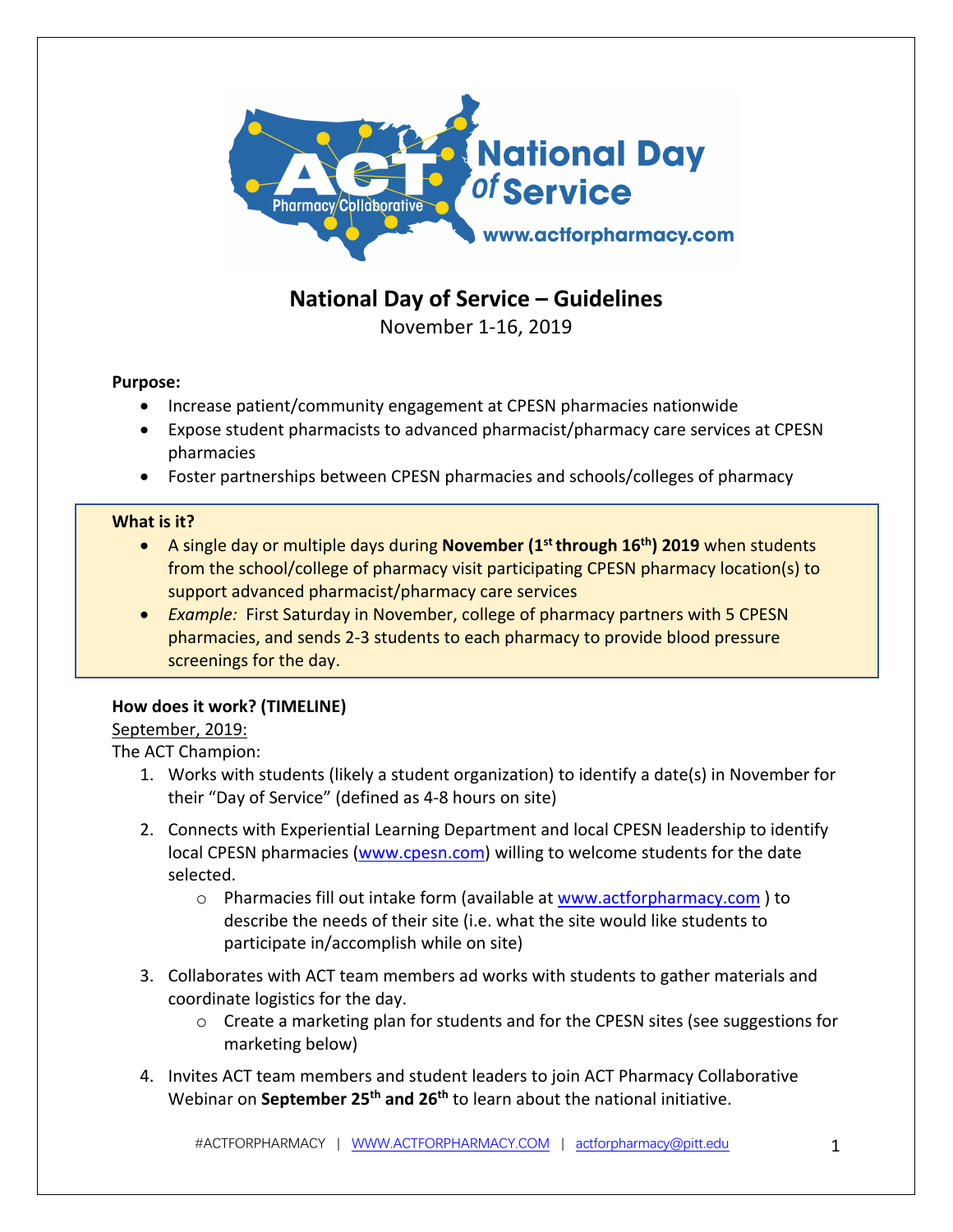### October, 2019

5. ACT Champion/ACT team members/Experiential Learning Department confirm student attendance with CPESN site(s).

### November, 2019

- 6. Student leaders contact CPESN site 2 days in advance of event to confirm time and other logistics (parking, table, etc.)
- 7. After each Day of Service event for each CPESN site involved, a student leader should be prepared to document the data points gathered via online survey available at www.actforpharmacy.com.

### Data to be collected:

- o The date of the event
- o The location of the event (city and state)
- o The CPESN pharmacy name
- o The school/college of pharmacy name
- o The school/college of pharmacy faculty contact
- o The CPESN pharmacy contact
- o The primary student contact
- $\circ$  # of students involved at the event
- $\circ$  # of patients who participated in Day of Service Activities
- $\circ$  # of eCare plans documented
- o # of blood pressure screenings performed
- o # of immunizations administered
- o # of medication adherence interventions provided
- $\circ$  # of patients educated by students
- $\circ$  # of patients who enrolled in a service offered by the pharmacy as a result of the Day of Service activities
	- Example: enrolled in medication synchronization
- $\circ$  # of patient care activities completed other than those listed above
- o Describe your best patient encounter from the Day of Service
- o Describe the most impactful experience from the Day of Service
- o Describe the most significant learning point from working with a CPESN pharmacy
- 8. After the Day of Service, ACT Champion/ACT team members may want to consider following up with the CPESN site(s) regarding next steps of working together. Consider the following options: IPPE, APPE, QI project, research project, other project that was identified as a result of the Day of Service activities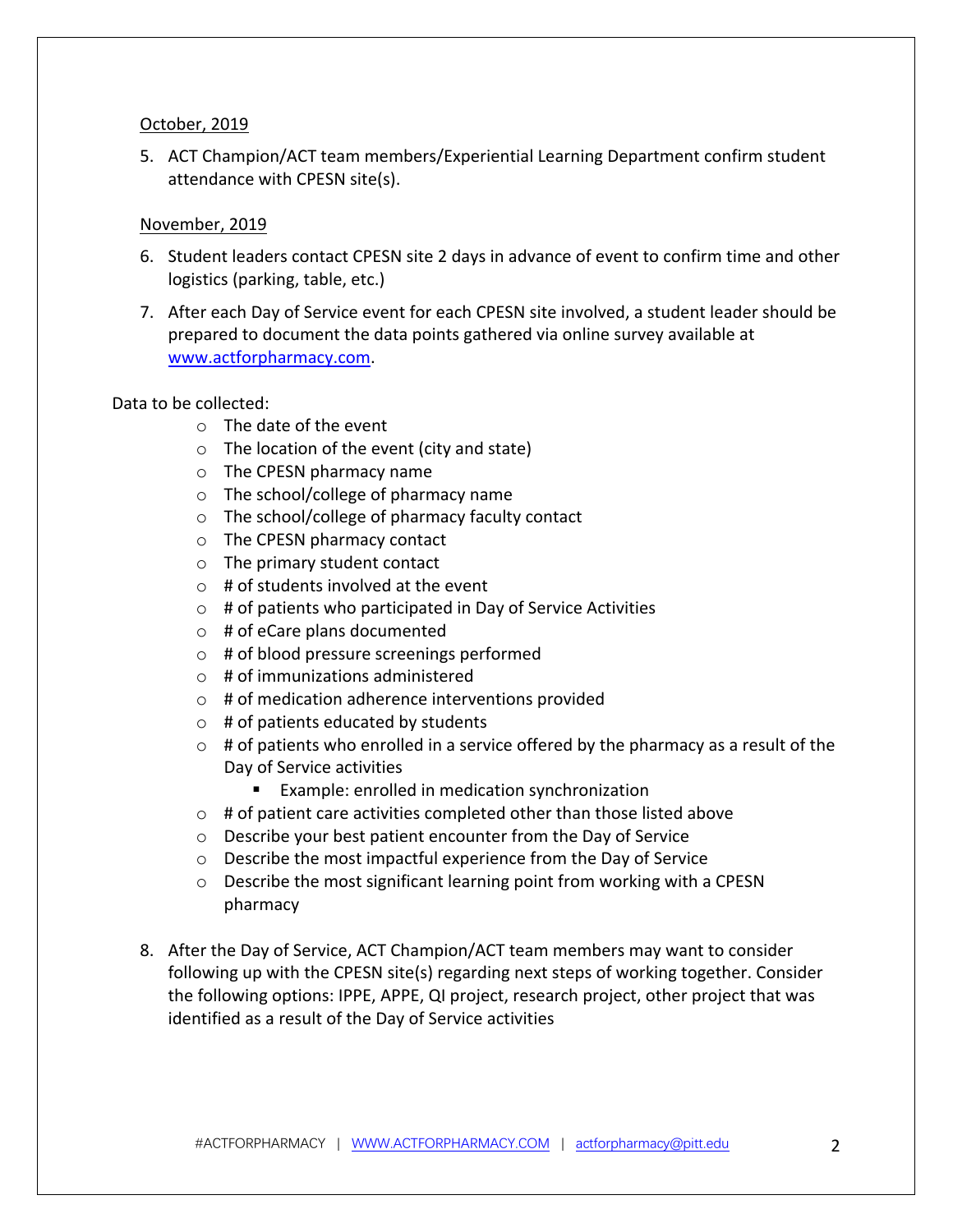### **Marketing Materials to be Available:**

- Flyers advertising the Day of Service activities (blood pressure screenings, CMRs, etc.)
- Bag Stuffer advertising the Day of Service activities that can be utilized by pharmacy staff.
- Press Release for local news outlets to let community members know about the Day of Service activities (can double as advertisement for the pharmacy)
- Utilize students to draft Day of Service social media posts using #ACTforPharmacy for the pharmacy and school/college of pharmacy to use leading up to, during, and after the event.
	- o Be sure to post on school/college of pharmacy or other relevant social media accounts regarding the Day of Service
	- $\circ$  Before the Event: Aim to post 1-3 times during the two weeks leading up to the Day of Service
	- o The Day of the Event: Aim to post 1-3 times on the Day of Service
	- o After the Event: Share your impact from the event. You can include photos from the event (photo release form suggested) and/or results of student impact from the event
	- o Consult the ACT Pharmacy Collaborative Social Media Tool Kit for more information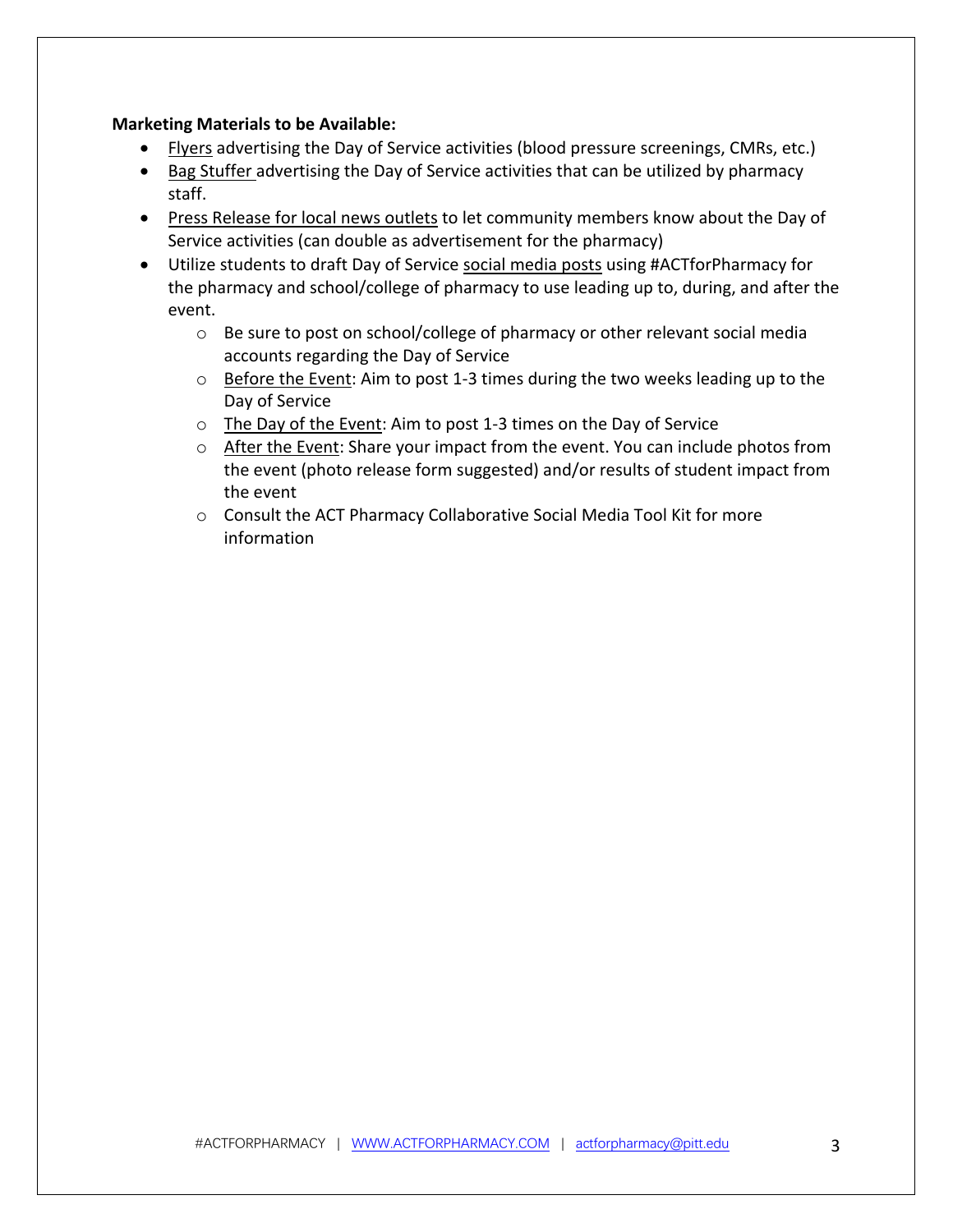## **National Day of Service FAQs**

## **1. Is the ACT Pharmacy Collaborative leadership contacting CPESN partners about this day and providing school/college ACT Champion contact information?**

CPESN USA will be sharing this opportunity through their network of over 2,000 pharmacy locations nationwide. In addition, school/college ACT Champions should reach out to the CPESN leaders and sites directly to start the conversation about the Day of Service. A full list of CPESN pharmacies is located at: www.cpesn.com. If you need further help getting in touch with CPESN pharmacies in your area, please email us at actforpharmacy@pitt.edu.

### **2. Does the pharmacy need to be part of CPESN already?**

Starting with CPESN pharmacies is ideal knowing they have already committed themselves to practice transformation. You are welcome to include any community pharmacy site. We encourage you to use this opportunity to discuss CPESN membership with the pharmacy where appropriate.

#### **3. Would faculty need to go with students to the CPESN pharmacies?**

Faculty are always welcome. Each school/college of pharmacy will need to determine if faculty are needed depending on the activities the students are doing while at the pharmacy site and the requests of the pharmacist preceptors on site.

### **4. How many students at a time are recommended to attend a pharmacy site?**

This will need to be collaboratively determined by the school/college and pharmacy site. For most pharmacies, sending 2-3 students at a time will be appropriate. The pharmacy intake form will help you determine what number is best for a specific site.

## **5. What types of service are eligible? Is the service emphasis on health screenings (i.e. checking blood pressure)?**

Day of Service activities need to be collaboratively decided upon between the site and the school/college. That said, we will be collecting data points listed on page 2, which do include some health screening activities. The goal is to expose students to pharmacy sites transforming their practices, and to encourage and educate on services available at the pharmacy to the public.

### **6. If you partner with multiple pharmacies, can you tailor the activities students perform to be unique to each site?**

Absolutely! The needs of each pharmacy are likely to vary. The intake form to be completed by the pharmacy sites should help you determine which student activities are most appropriate for that site.